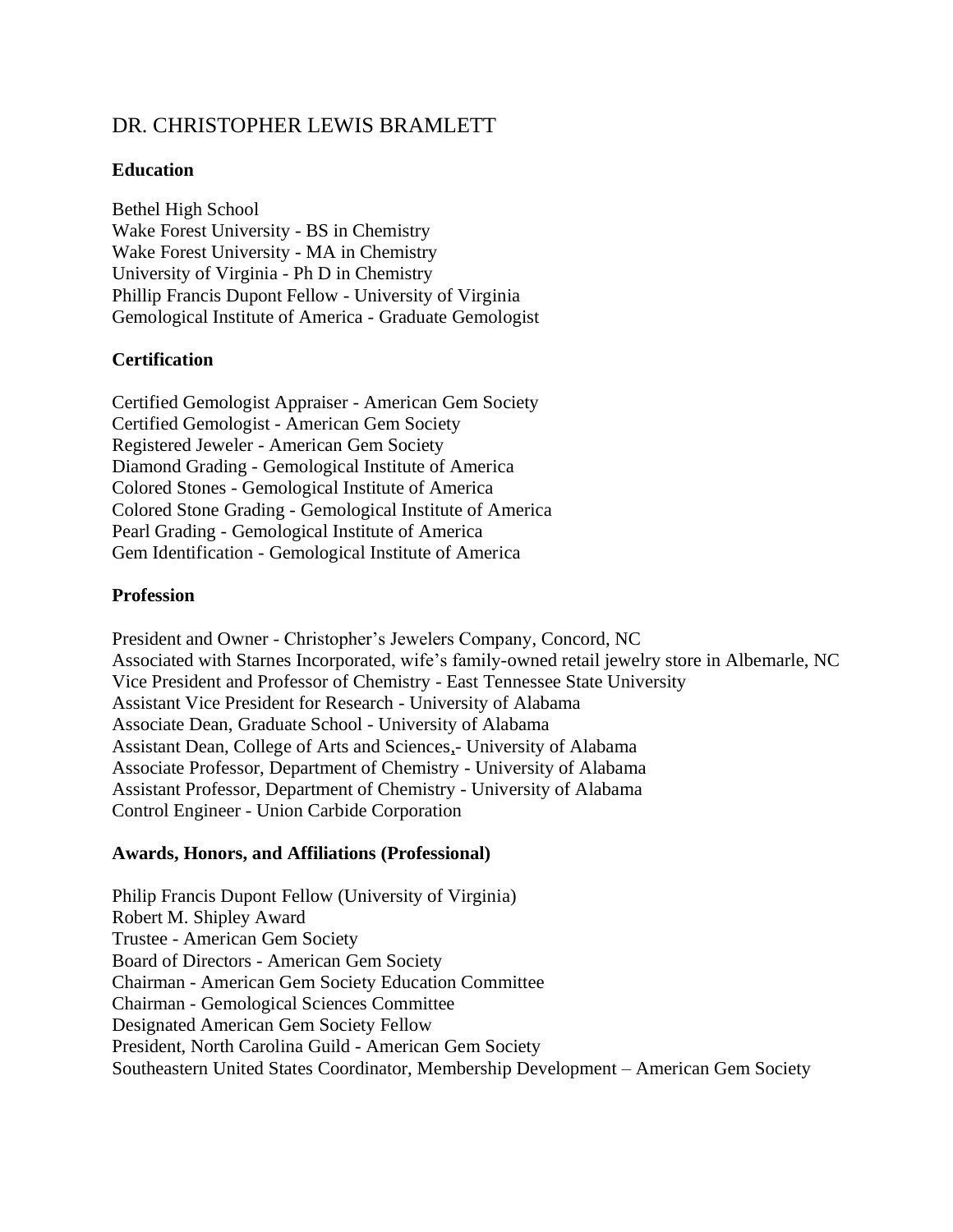President - North Carolina Jewelers Association Gemological Association of Great Britain American Chemical Society Fellow - American Institute of Chemists American Association of University Administrators (President of the Alabama Chapter) National Council of University Research Administrators Committee on Governmental Relations of the National Association of College and University Business Officers American Association for Higher Education Alabama Academy of Science American Association for the Advancement of Science American Gem Society Southern Association of Colleges and Schools Visitation Committees - St. Leo College, Mississippi Valley State College, University of Dallas, Pembroke State University, George Mason University Coordinating Committee - Alabama Public Research and Technology Program Chairman, Academic Sub-Council - State University and Community College System of Tennessee Chairman and Vice-Chairman, Board of Directors - Appalachian Consortium Chairman, Vice-Chairman, Secretary, Executive Committee of Board of Trustees - Pfeiffer University Co-Chairman - Tradition and Visions Campaign for Pfeiffer University Chairman - Strategic Planning Steering Committee for Pfeiffer University Trustee Emeritus – Pfeiffer University

## **Awards, Honors, and Affiliations (Civic)**

Tuscaloosa Rotary Club and Board of Directors Chairman, Board of Directors, and Treasurer - Tuscaloosa-Bibb-Pickens Counties Mental Health Board Omicron Delta Kappa - East Tennessee State University President- Northport, Alabama, Chamber of Commerce Administrative Board – First United Methodist Church, Tuscaloosa, Alabama Administrative Board – Munsey Memorial United Methodist Church, Johnson City, Tennessee President - Towne Acres PTA, Johnson City, Tennessee Tuscaloosa Arts Council President - Albemarle Band Boosters Vice-President, Community Development - Stanly County Chamber of Commerce Vice-President, Governmental Affairs – Stanley County Chamber of Commerce Chairman, Board of Directors – Bank of Stanley Chairman, Vice-President - Private Industry Council President – Albemarle Rotary Club Board of Directors – Old Courthouse Theater, Concord President – Albemarle Downtown Business Association President – Concord Downtown Development Corporation Chairman, Steering Committee – Stanly County Horizons Project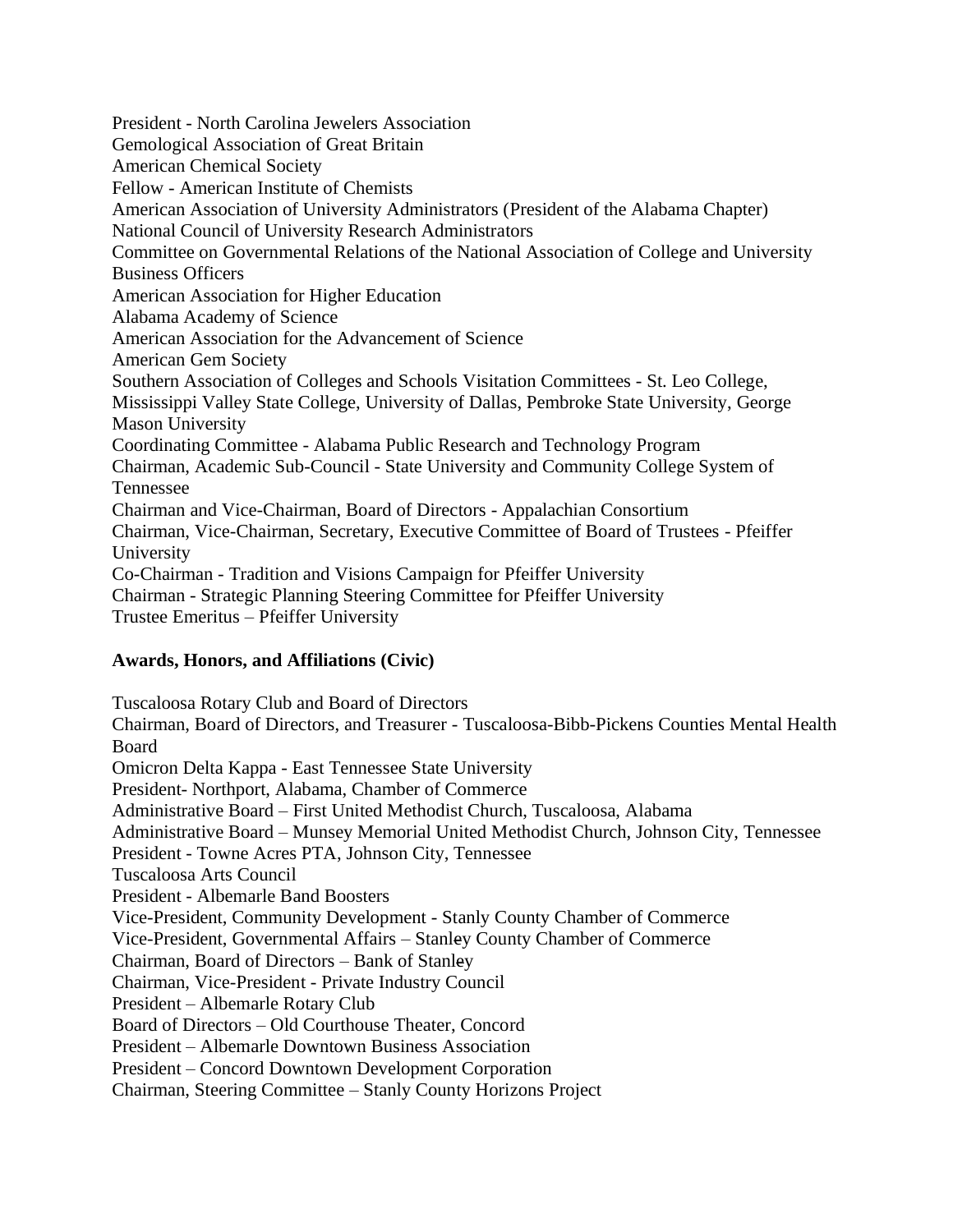Consultant, Strategic Planning - Iredell and Anson Counties President- Cabarrus Rotary Board of Directors – Cabarrus Bank and Trust Steering Committee – Stanly County Schools for Tomorrow Chairman, Board of Directors - Albemarle Downtown Development Corporation Treasurer - North Carolina Water Rights Committee Central United Methodist Church, Albemarle - Education Committee, Methodist Men, Staff Parish Relations Committee, Lay Representative to annual conference, Nominating Committee, Chair of Administrative Board, Sunday School Teacher, Kirk Scholarship Committee, Lay Person of the Year Main Street Champion – Presented by NC Main Street Center for Establishment of Albemarle Downtown Development Corporation Board of Trustees - Stanly Community College Board of Directors - Richmond Park Homeowners Association Board of Directors - Kingston Plantation Management Association Albemarle City Council

## **Speeches and Presentations**

Invited lecturer and panelist

Numerous talks to civic clubs and professional organizations Featured speaker Diamond Promotion Service "Best of the Best" national tour Graduation Addresses – High Schools and Pfeiffer University Graduation Speaker – Gemological Institute of America Master of Ceremonies - American Gem Society Conclave Power-Point presentation to civic clubs and high schools - Chemistry of Gemstones Speaker- Carolina Piedmont Section of the American Chemical Society

## **Research Projects**

Established a research program involving reactions of small boron hydrides Preparations of unsymmetrically substituted borazines and the use of pentaborane as a catalyst Fancy Cut Grade research led to the performance based AGS Diamond Cut System currently used by the American Gem Society Laboratory to grade fancy shaped diamonds

## **Consultant**

Textbook Review – College Self-Studies

## **Publications**

- Thesis A Study of Reactions of Antimony Pentafluoride with Carbon Tetrachloride and Other Halogenated Hydrocarbons
- Ph D Dissertation Field of small boron hydrides and carboranes with several new and novel carboranes prepared and characterized